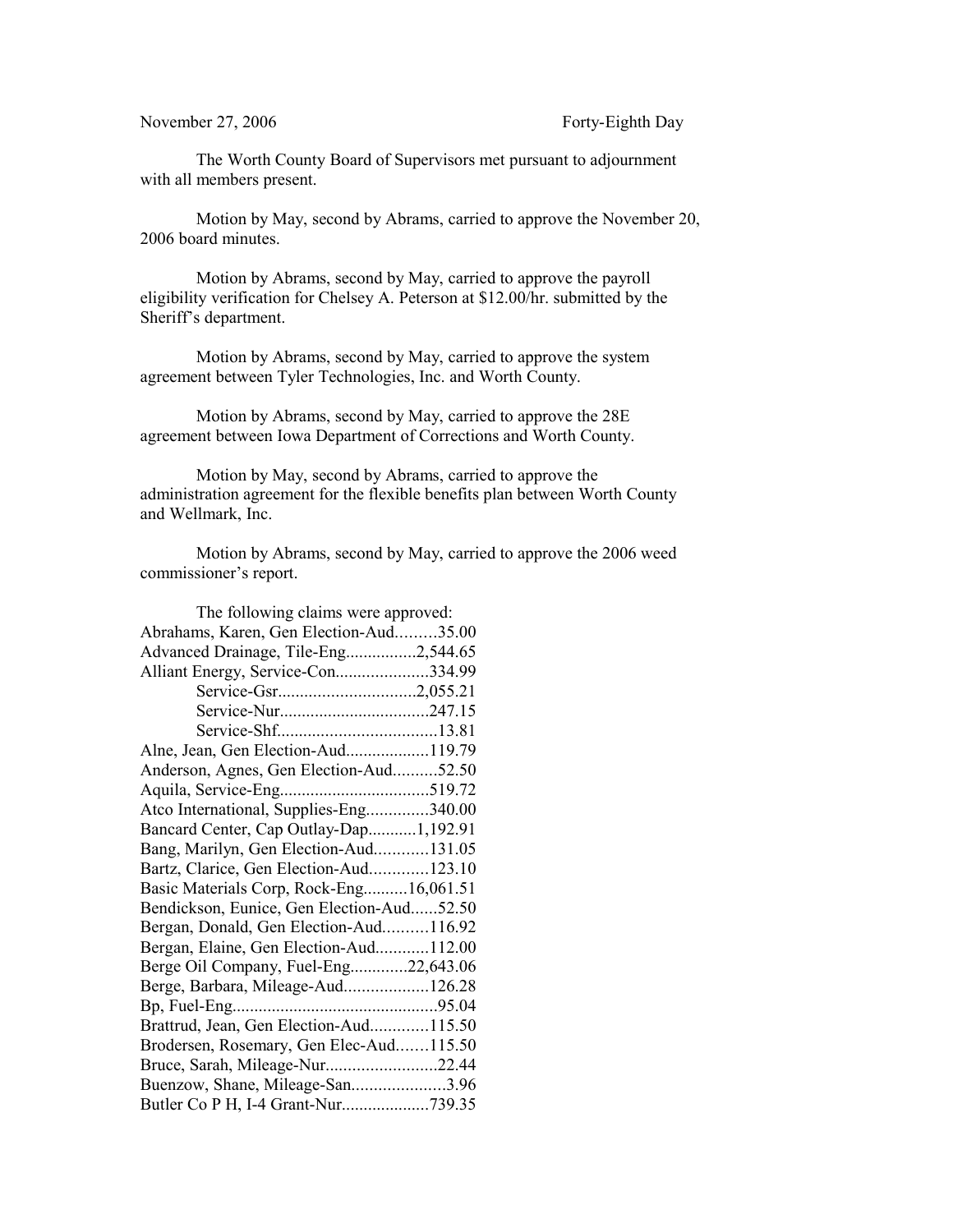| Carpenter Uniform Co, Supplies-Shf205.31    |  |
|---------------------------------------------|--|
|                                             |  |
|                                             |  |
| Community Care Inc, Service-Mha153.00       |  |
| Cooper, Dianne, Gen Election-Aud114.87      |  |
| County Case Management, Dues-Mha198.00      |  |
| Crossroads Cellular, Service-Nur49.90       |  |
| Crysteel Truck Equipment, Parts-Eng24.23    |  |
| Des Moines Stamp Mfg Co, Supp-It/Gis18.00   |  |
|                                             |  |
| Disabled American Veterans, Ser-Vaf100.00   |  |
| Dorsey, Kelli, Mileage-Nur91.08             |  |
| Duncan Heights Inc, Service-Mha3,894.84     |  |
| Electronic Specialties, Service-Eng78.78    |  |
| Elk Creek Lutheran Ch, Gen Elec-Aud50.00    |  |
| Emmet Co P H, I-4 Grant-Nur193.33           |  |
| Erdmann, June, Gen Election-Aud122.50       |  |
| Farmers State Bank, Int-Ndp4,620.00         |  |
|                                             |  |
| Feldt, Lisa, Mileage-Hha170.72              |  |
| Ferden, Eugene, Meeting-Vaf59.84            |  |
| Ferley, Paul, Meeting-Vaf50.00              |  |
| Fesler's Inc., Supplies-Shf177.00           |  |
| Fiala Office Products Lt, Service-Dap139.00 |  |
| Floyd Co P H, I-4 Grant-Nur378.31           |  |
| Forrester, Andrew, Exp-Nur80.00             |  |
| Franklin Co P H, I-4 Grant-Nur261.47        |  |
| Gesme, Vernis, Gen Election-Aud112.00       |  |
| Greenman Technologies, Serv-San3,551.00     |  |
| Greve Law Office, Rent-Att250.00            |  |
| H & H Food Service, Supplies-Shf138.95      |  |
| Hackbart, Philip E., Meeting-Vaf59.84       |  |
| Hanlontown Fire Dept, Cap-E9111,500.00      |  |
| Hanson, Erma, Gen Election-Aud124.71        |  |
| Harris, Paula, Edu-E911113.16               |  |
| Hartman, Lisa, Mileage-Nur39.16             |  |
| Healthworks, Service-Shf240.00              |  |
| Heartland Asphalt Inc, Materials-Eng500.00  |  |
| Helgeland, Vance, Bounty-Daa10.00           |  |
| Hemocue Inc, Supplies-Wec130.00             |  |
| Hendrikson, Debra, Gen Election-Aud119.60   |  |
| Hendrikson, Joy, Exp-Wed73.32               |  |
| Holstad, Helen, Gen Election-Aud122.88      |  |
|                                             |  |
| IA Dept of Agriculture, Levy-Sl1,045.93     |  |
| IA State Assn of Co Sup, Dues-Sup200.00     |  |
| Idda Treasurer, Edu-Dra35.00                |  |
| Injectech Diesel Service, Service-Eng747.91 |  |
| Iowa Dept of Human Serv, Serv-Mha439.08     |  |
| Service-Mha4,848.21                         |  |
| Service-Mha27,474.03                        |  |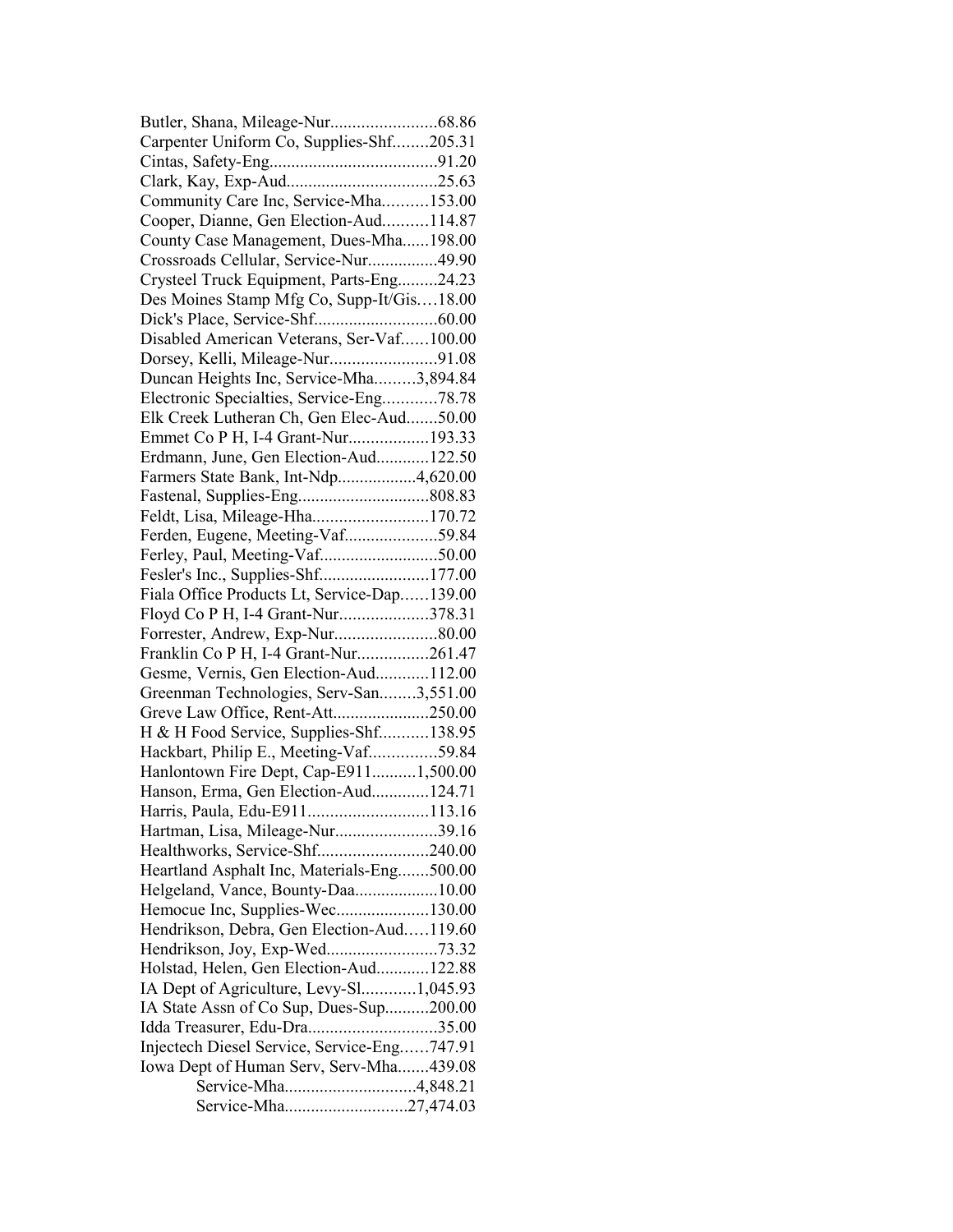| Jennings, Marian, Gen Election-Aud108.50     |  |
|----------------------------------------------|--|
| Johnson R.N., Teresa, Mileage-Nur58.90       |  |
| Johnson, Darlene, Gen Election-Aud130.45     |  |
|                                              |  |
|                                              |  |
| Jordan, Betty, Gen Election-Aud112.00        |  |
| Junkman/Knoebel Center, Service-Mha400.00    |  |
| Knudtson, Arlene, Gen Election-Aud112.00     |  |
| Knudtson, Evelyn, Gen Election-Aud117.96     |  |
| Konica Minolta Business, Service-Nur80.16    |  |
| Kossuth Co P H, I-4 Grant-Nur36.86           |  |
|                                              |  |
| Kuennen, Tina L, Grant Promo-Nur80.00        |  |
| Lea Mobile Glass Inc, Parts-Eng32.65         |  |
| Lexis-Nexis, Service-Att113.00               |  |
| Low's Standard, Fuel-Asr30.50                |  |
| Madson, Beverly, Gen Election-Aud126.60      |  |
| Manly Fire Dept, Cap Outlay-E9111,500.00     |  |
| Marshall & Swift Inc, Service-Shf451.58      |  |
|                                              |  |
| Martin Bros Dist Co. Inc, Supplies-Gsr331.55 |  |
| Martin Marietta Aggreg, Rock-Eng11,889.22    |  |
| Mason City Business, Service-Shf53.56        |  |
| Mason City Clinic, Service-Chm485.00         |  |
| Mathahs, Delores, Gen Election-Aud115.50     |  |
| Matt Parrott & Sons Co, Supplies-Dap66.44    |  |
|                                              |  |
| Mcleod USA, Service-Eng2.15                  |  |
| McSorley, David L, Service-Nur2,200.00       |  |
| Medlang, Linda, Gen Election-Aud117.55       |  |
| Mental Health Center, Service-Mha4,875.79    |  |
| Mercy Medical Center, Serv-Chm3,375.00       |  |
| Metal Culverts Inc, Culverts-Eng3,502.09     |  |
| Michaelis, Carrol, Gen Election-Aud131.90    |  |
| Miner R N, Sandy, Mileage-Nur37.36           |  |
| Mitchell Co P H, I-4 Grant-Nur702.70         |  |
| Moen, Dorothy, Gen Election-Aud119.19        |  |
| Moretz, Joleene, Gen Election-Aud112.00      |  |
| Mueller, Dean A, Mileage-Ema18.04            |  |
| North IA Area Comm Colle, Edu-Shf90.00       |  |
| North Iowa Vocational, Service-Mha3,139.50   |  |
| Northwood Co-Op Elev, Supp-Eng3,543.50       |  |
| Northwood Electric Inc, Supplies-Gsr37.64    |  |
| Service-Eng                                  |  |
| Northwood Motor Co, Service-Shf187.80        |  |
| Northwood True Value, Supplies-Gsr245.28     |  |
| Northwoods State Bank, Pymt-Ndp15,285.93     |  |
|                                              |  |
| Pymt-Ndp21,425.26                            |  |
|                                              |  |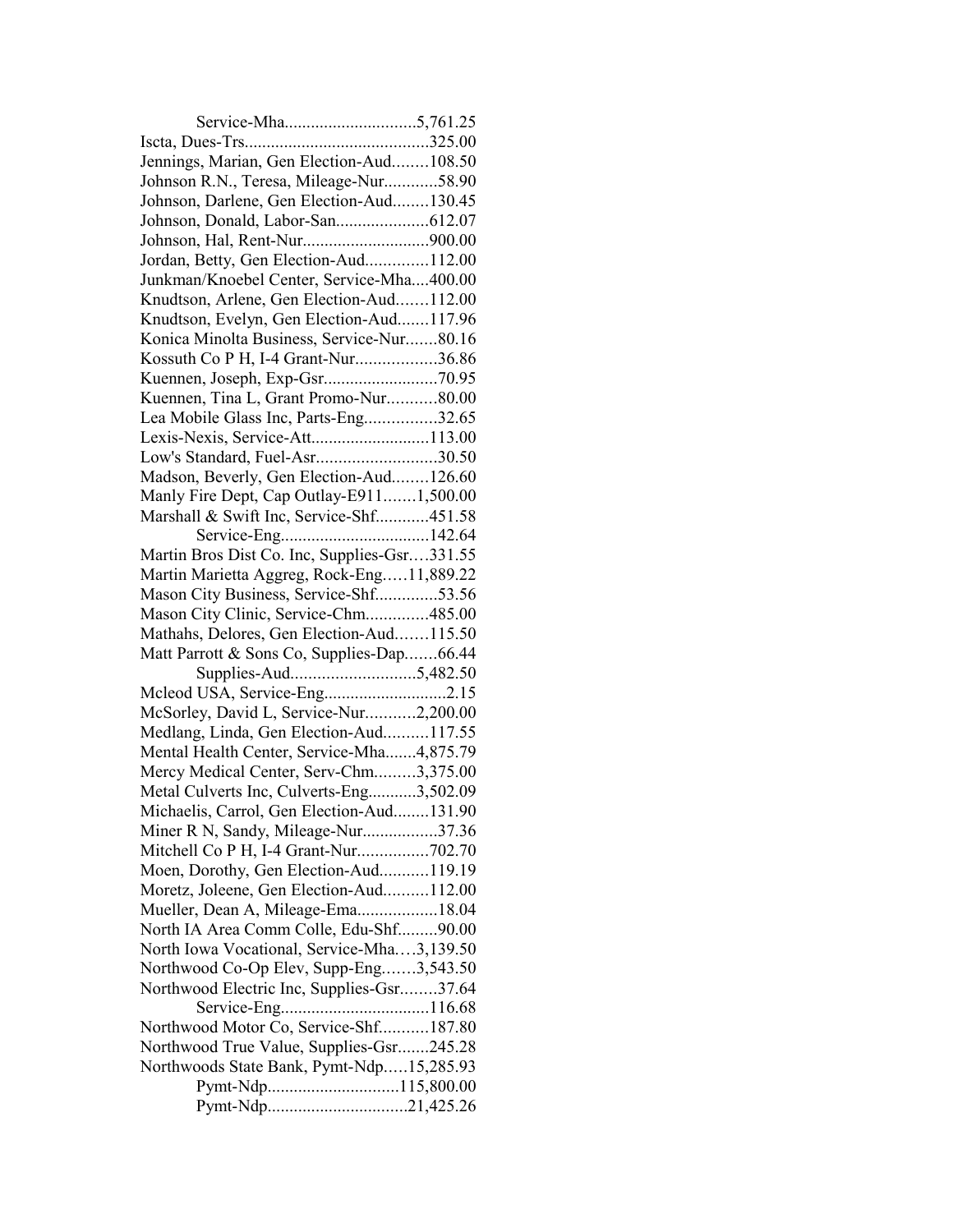| Odden, Marjorie, Gen Election-Aud122.50        |  |
|------------------------------------------------|--|
| Olson, Korrine, Gen Election-Aud112.00         |  |
| Omb Police Supply, Supplies-Shf531.89          |  |
| Opportunity Village, Service-Mha1,088.82       |  |
| Orpen, Diann, Gen Election-Aud35.00            |  |
|                                                |  |
|                                                |  |
|                                                |  |
| Pathology Associates, Service-Mex950.00        |  |
| Peterson Contractors Inc, Serv-Eng10,000.00    |  |
| Peterson, Mark, Well Closure-San200.00         |  |
| Postmaster, Postage-Asr117.00                  |  |
| Prazak, Edie, Exp-Hha40.00                     |  |
|                                                |  |
| Public Safety Center Inc, Supplies-Shf83.02    |  |
|                                                |  |
|                                                |  |
|                                                |  |
|                                                |  |
|                                                |  |
|                                                |  |
| Reindl Repair, Service-Hha77.52                |  |
|                                                |  |
| Reserve Account, Postage-Trs1,500.00           |  |
| Rhodes, Ruth, Gen Election-Aud108.50           |  |
| Rognes, Susan, Gen Election-Aud128.21          |  |
| Rohlfsen, Mary, Gen Election-Aud112.00         |  |
| Rohne, Joel, Mileage-Aud127.51                 |  |
|                                                |  |
| Ron's Heating & Cooling, Service-Eng. 1,295.00 |  |
| Severson, Marilyn, Gen Election-Aud110.96      |  |
|                                                |  |
| Stat Technologies Inc, Supplies-Wec1,088.30    |  |
| Stoney Creek Inn - Des M, Edu-Shf158.36        |  |
| Streich, Norma, Gen Election-Aud124.52         |  |
| Swanson, Dorene K, Service-Cta1.75             |  |
| Tenold, Grace, Gen Election-Aud112.00          |  |
| Tenold, Judy, Gen Election-Aud114.46           |  |
| The Sidwell Company, Gis-Cap16,430.00          |  |
| Thomas Capranos, Rent-Nur200.00                |  |
| Thompson, Virginia, Gen Election-Aud35.00      |  |
|                                                |  |
| Trading Post, Supplies-Eng792.29               |  |
| Trainer, Sandra, Gen Election-Aud129.06        |  |
| Treasurer, State Of Iowa, Serv-Mha5,153.53     |  |
| Truck Specialties, Equip-Con3,500.00           |  |
| Tue, Darlene, Gen Election-Aud121.24           |  |
|                                                |  |
| Twin City Striping, Service-Eng15,856.00       |  |
| Venechuk, Clarice, Gen Election-Aud131.30      |  |
| Ver Helst Snyder Drug, Supplies-Aud8.50        |  |
|                                                |  |
| West Des Moines Marriott, Lodging-Asr304.95    |  |